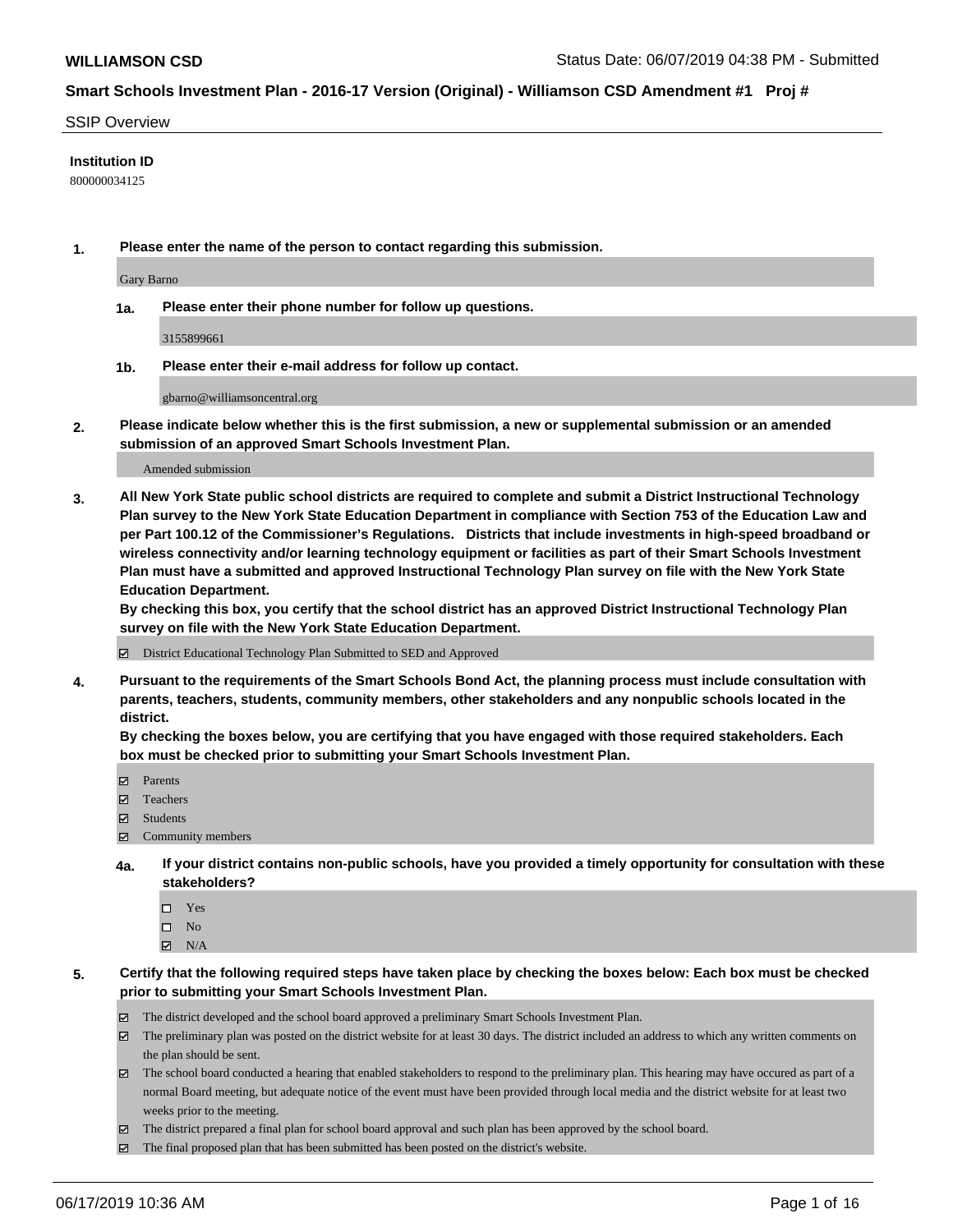SSIP Overview

**5a. Please upload the proposed Smart Schools Investment Plan (SSIP) that was posted on the district's website, along with any supporting materials. Note that this should be different than your recently submitted Educational Technology Survey. The Final SSIP, as approved by the School Board, should also be posted on the website and remain there during the course of the projects contained therein.**

smart\_schools\_investment\_plan\_wcsd.pdf

**5b. Enter the webpage address where the final Smart Schools Investment Plan is posted. The Plan should remain posted for the life of the included projects.**

https://www.williamsoncentral.org/Page/338

**6. Please enter an estimate of the total number of students and staff that will benefit from this Smart Schools Investment Plan based on the cumulative projects submitted to date.**

1,025

**7. An LEA/School District may partner with one or more other LEA/School Districts to form a consortium to pool Smart Schools Bond Act funds for a project that meets all other Smart School Bond Act requirements. Each school district participating in the consortium will need to file an approved Smart Schools Investment Plan for the project and submit a signed Memorandum of Understanding that sets forth the details of the consortium including the roles of each respective district.**

 $\Box$  The district plans to participate in a consortium to partner with other school district(s) to implement a Smart Schools project.

### **8. Please enter the name and 6-digit SED Code for each LEA/School District participating in the Consortium.**

| Partner LEA/District | <b>ISED BEDS Code</b> |
|----------------------|-----------------------|
| (No Response)        | (No Response)         |

#### **9. Please upload a signed Memorandum of Understanding with all of the participating Consortium partners.**

(No Response)

**10. Your district's Smart Schools Bond Act Allocation is:**

\$1,027,801

**11. Enter the budget sub-allocations by category that you are submitting for approval at this time. If you are not budgeting SSBA funds for a category, please enter 0 (zero.) If the value entered is \$0, you will not be required to complete that survey question.**

|                                       | Sub-<br>Allocations |
|---------------------------------------|---------------------|
| School Connectivity                   | $-9,456$            |
| Connectivity Projects for Communities | $\overline{0}$      |
| <b>Classroom Technology</b>           | 355,602             |
| Pre-Kindergarten Classrooms           | $\overline{0}$      |
| Replace Transportable Classrooms      |                     |
| High-Tech Security Features           | $-1,095$            |
| Totals:                               | 345,051             |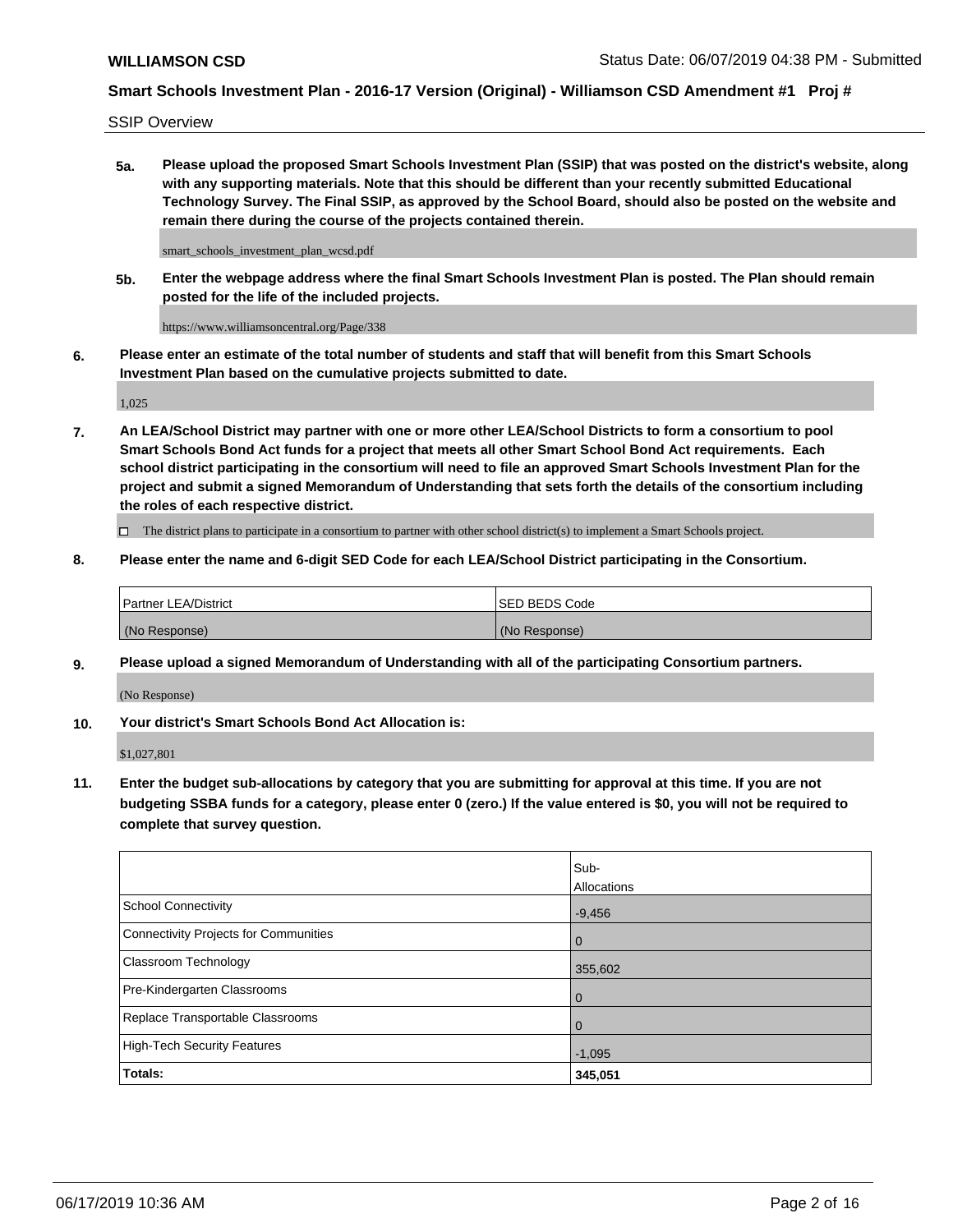School Connectivity

- **1. In order for students and faculty to receive the maximum benefit from the technology made available under the Smart Schools Bond Act, their school buildings must possess sufficient connectivity infrastructure to ensure that devices can be used during the school day. Smart Schools Investment Plans must demonstrate that:**
	- **• sufficient infrastructure that meets the Federal Communications Commission's 100 Mbps per 1,000 students standard currently exists in the buildings where new devices will be deployed, or**
	- **• is a planned use of a portion of Smart Schools Bond Act funds, or**
	- **• is under development through another funding source.**

**Smart Schools Bond Act funds used for technology infrastructure or classroom technology investments must increase the number of school buildings that meet or exceed the minimum speed standard of 100 Mbps per 1,000 students and staff within 12 months. This standard may be met on either a contracted 24/7 firm service or a "burstable" capability. If the standard is met under the burstable criteria, it must be:**

**1. Specifically codified in a service contract with a provider, and**

**2. Guaranteed to be available to all students and devices as needed, particularly during periods of high demand, such as computer-based testing (CBT) periods.**

**Please describe how your district already meets or is planning to meet this standard within 12 months of plan submission.**

(No Response)

**1a. If a district believes that it will be impossible to meet this standard within 12 months, it may apply for a waiver of this requirement, as described on the Smart Schools website. The waiver must be filed and approved by SED prior to submitting this survey.**

 $\Box$  By checking this box, you are certifying that the school district has an approved waiver of this requirement on file with the New York State Education Department.

#### **2. Connectivity Speed Calculator (Required)**

|                         | Number of<br>Students | Multiply by<br>100 Kbps | Divide by 1000 Current Speed<br>to Convert to<br>Required<br>Speed in Mb | lin Mb           | Expected<br>Speed to be<br>Attained Within   Required<br>12 Months | <b>Expected Date</b><br>When<br>Speed Will be<br><b>Met</b> |
|-------------------------|-----------------------|-------------------------|--------------------------------------------------------------------------|------------------|--------------------------------------------------------------------|-------------------------------------------------------------|
| <b>Calculated Speed</b> | (No<br>Response)      | (No Response)           | (No<br>Response)                                                         | (No<br>Response) | (No<br>Response)                                                   | (No<br>Response)                                            |

### **3. Describe how you intend to use Smart Schools Bond Act funds for high-speed broadband and/or wireless connectivity projects in school buildings.**

Quantity and cost changes due to redirected focus from applying SSBA funds for additional wire access points and cabling (which have been enhanced with local funds) to focus more on chromebook and promethean board purchases.

**4. Describe the linkage between the district's District Instructional Technology Plan and the proposed projects. (There should be a link between your response to this question and your response to Question 1 in Part E. Curriculum and Instruction "What are the district's plans to use digital connectivity and technology to improve teaching and learning?)**

(No Response)

**5. If the district wishes to have students and staff access the Internet from wireless devices within the school building, or in close proximity to it, it must first ensure that it has a robust Wi-Fi network in place that has sufficient bandwidth to meet user demand.**

**Please describe how you have quantified this demand and how you plan to meet this demand.**

(No Response)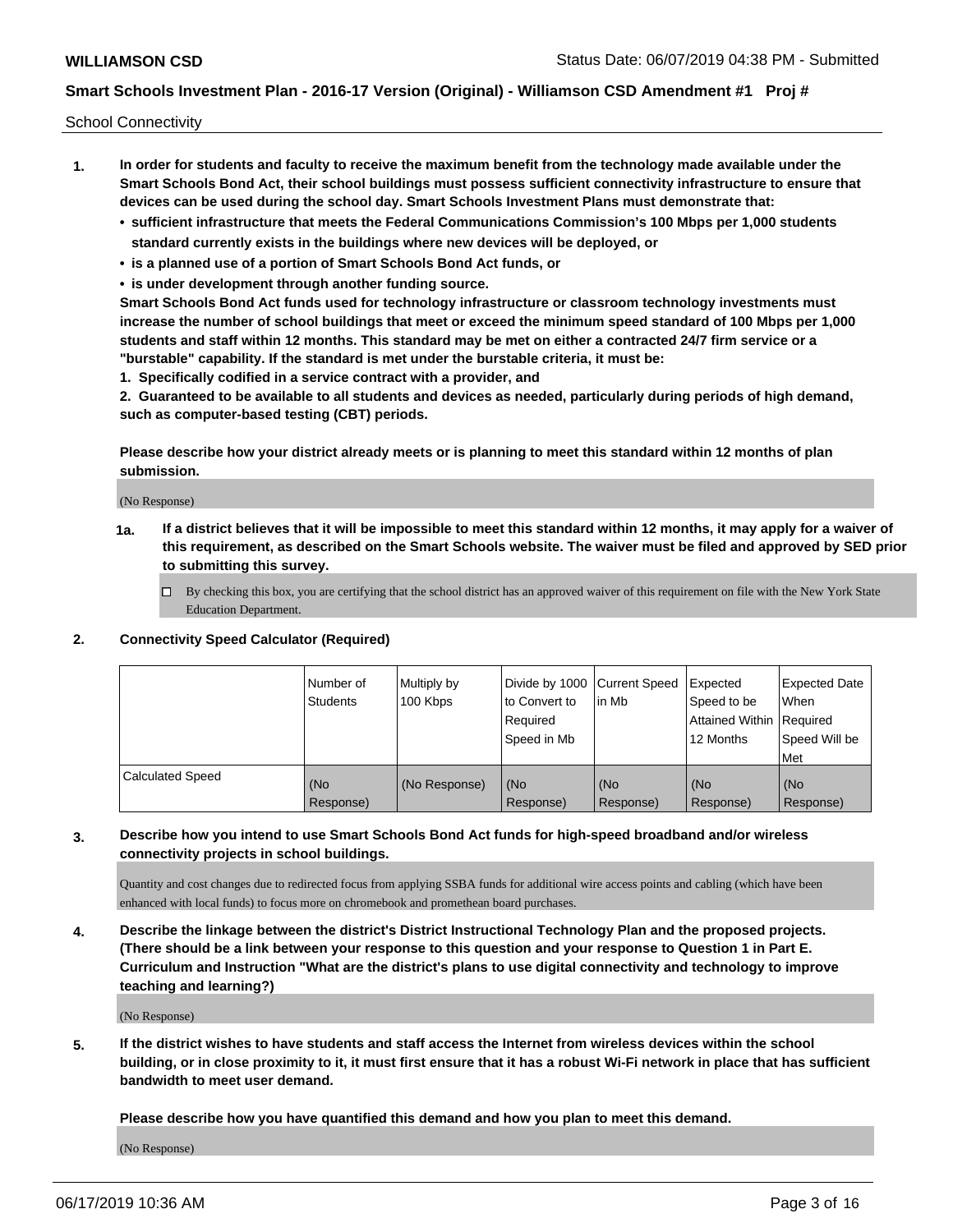School Connectivity

**6. As indicated on Page 5 of the guidance, the Office of Facilities Planning will have to conduct a preliminary review of all capital projects, including connectivity projects.**

**Please indicate on a separate row each project number given to you by the Office of Facilities Planning.**

| Project Number             |  |
|----------------------------|--|
| 65140204 7-999-BA1(143803) |  |
| (No Response)              |  |

**7. Certain high-tech security and connectivity infrastructure projects may be eligible for an expedited review process as determined by the Office of Facilities Planning.**

**Was your project deemed eligible for streamlined review?**

Yes

**7a. Districts that choose the Streamlined Review Process will be required to certify that they have reviewed all installations with their licensed architect or engineer of record and provide that person's name and license number. The licensed professional must review the products and proposed method of installation prior to implementation and review the work during and after completion in order to affirm that the work was codecompliant, if requested.**

I certify that I have reviewed all installations with a licensed architect or engineer of record.

**8. Include the name and license number of the architect or engineer of record.**

| Name             | License Number |
|------------------|----------------|
| SEI Design Group | 17193          |
| (No Response)    | (No Response)  |

**9. If you are submitting an allocation for School Connectivity complete this table. Note that the calculated Total at the bottom of the table must equal the Total allocation for this category that you entered in the SSIP Overview overall budget.** 

|                                            | Sub-          |
|--------------------------------------------|---------------|
|                                            | Allocation    |
| Network/Access Costs                       | $-4,000$      |
| Outside Plant Costs                        | (No Response) |
| School Internal Connections and Components | $-5,456$      |
| Professional Services                      | (No Response) |
| Testing                                    | (No Response) |
| <b>Other Upfront Costs</b>                 | (No Response) |
| <b>Other Costs</b>                         | (No Response) |
| Totals:                                    | $-9,456$      |

**10. Please detail the type, quantity, per unit cost and total cost of the eligible items under each sub-category. This is especially important for any expenditures listed under the "Other" category. All expenditures must be eligible for tax-exempt financing to be reimbursed through the SSBA. Sufficient detail must be provided so that we can verify this is the case. If you have any questions, please contact us directly through smartschools@nysed.gov. NOTE: Wireless Access Points should be included in this category, not under Classroom Educational Technology,**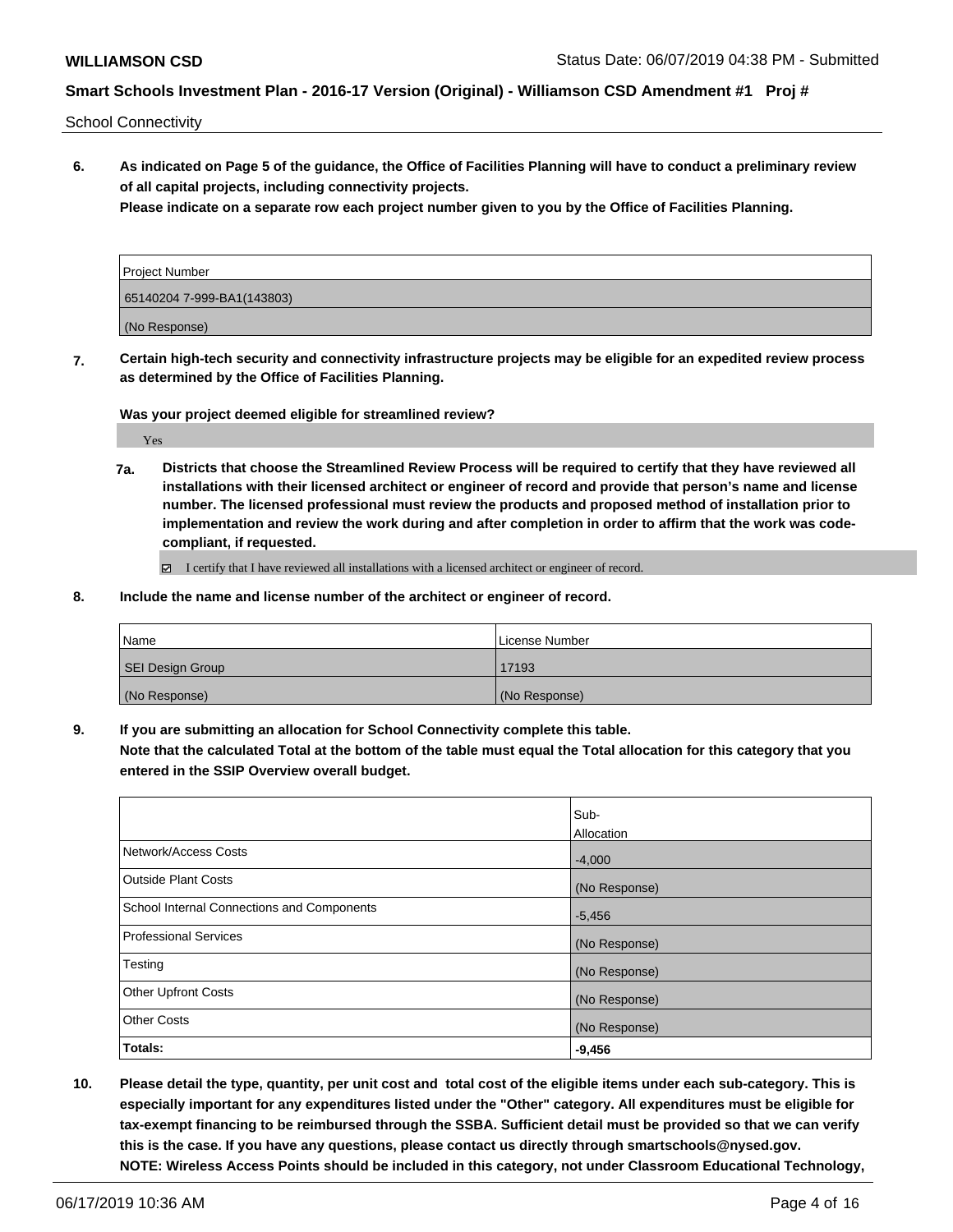School Connectivity

# **except those that will be loaned/purchased for nonpublic schools. Add rows under each sub-category for additional items, as needed.**

| Select the allowable expenditure<br>Item to be purchased |                           | Quantity | Cost per Item | <b>Total Cost</b> |
|----------------------------------------------------------|---------------------------|----------|---------------|-------------------|
| type.                                                    |                           |          |               |                   |
| Repeat to add another item under                         |                           |          |               |                   |
| each type.                                               |                           |          |               |                   |
| Network/Access Costs                                     | <b>Wire Access Points</b> | -5       | 800           | $-4.000$          |
| <b>Connections/Components</b><br>cabling & wiring        |                           |          | $-5.456$      | $-5.456$          |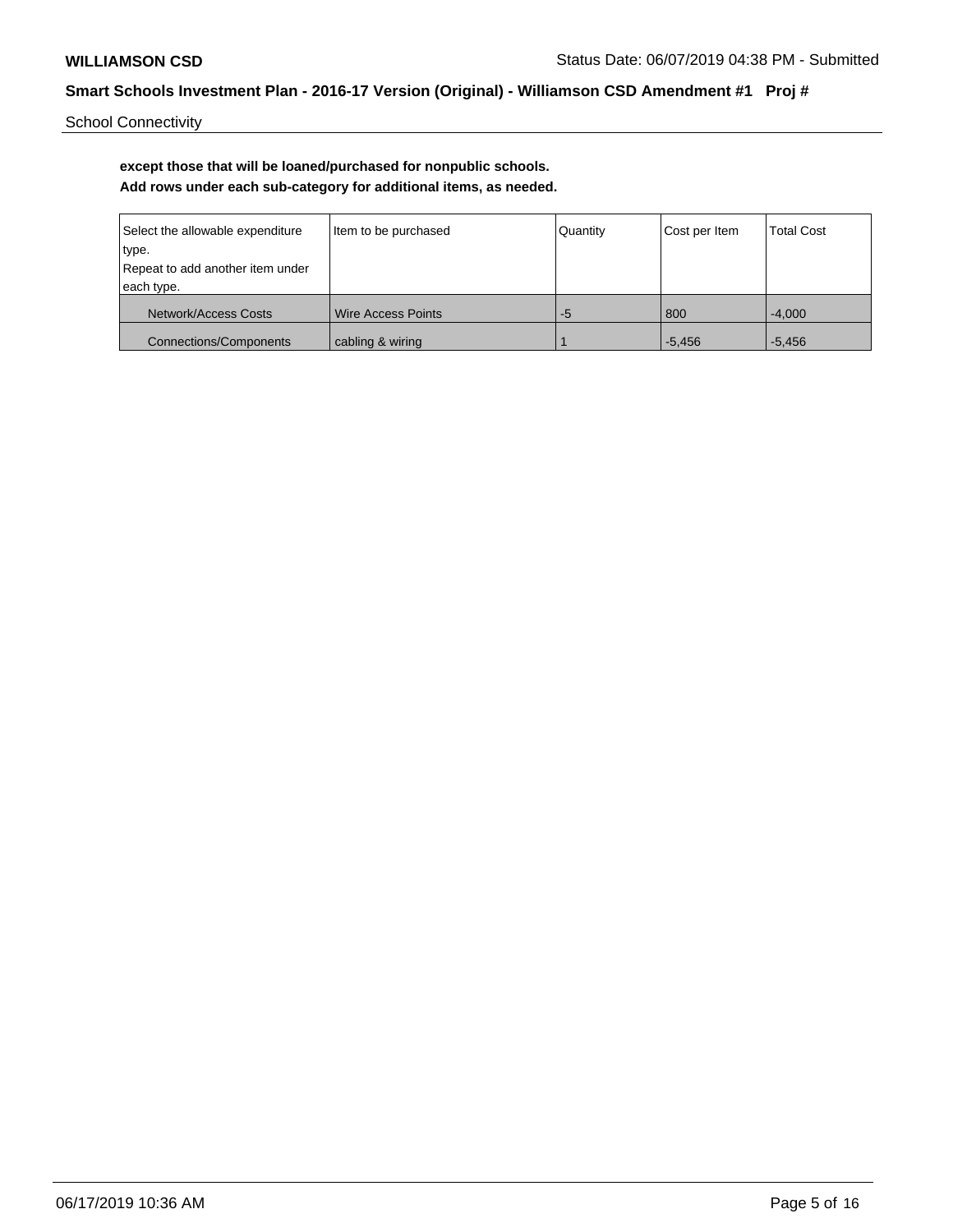Community Connectivity (Broadband and Wireless)

**1. Describe how you intend to use Smart Schools Bond Act funds for high-speed broadband and/or wireless connectivity projects in the community.**

(No Response)

**2. Please describe how the proposed project(s) will promote student achievement and increase student and/or staff access to the Internet in a manner that enhances student learning and/or instruction outside of the school day and/or school building.**

(No Response)

**3. Community connectivity projects must comply with all the necessary local building codes and regulations (building and related permits are not required prior to plan submission).**

 $\Box$  I certify that we will comply with all the necessary local building codes and regulations.

**4. Please describe the physical location of the proposed investment.**

(No Response)

**5. Please provide the initial list of partners participating in the Community Connectivity Broadband Project, along with their Federal Tax Identification (Employer Identification) number.**

| <b>Project Partners</b> | Federal ID#   |
|-------------------------|---------------|
| (No Response)           | (No Response) |

**6. If you are submitting an allocation for Community Connectivity, complete this table.**

**Note that the calculated Total at the bottom of the table must equal the Total allocation for this category that you entered in the SSIP Overview overall budget.**

|                                    | Sub-Allocation |
|------------------------------------|----------------|
| Network/Access Costs               | (No Response)  |
| <b>Outside Plant Costs</b>         | (No Response)  |
| <b>Tower Costs</b>                 | (No Response)  |
| <b>Customer Premises Equipment</b> | (No Response)  |
| <b>Professional Services</b>       | (No Response)  |
| Testing                            | (No Response)  |
| <b>Other Upfront Costs</b>         | (No Response)  |
| <b>Other Costs</b>                 | (No Response)  |
| Totals:                            | 0              |

**7. Please detail the type, quantity, per unit cost and total cost of the eligible items under each sub-category. This is especially important for any expenditures listed under the "Other" category. All expenditures must be capital-bond eligible to be reimbursed through the SSBA. If you have any questions, please contact us directly through smartschools@nysed.gov.**

| Select the allowable expenditure | Item to be purchased | Quantity      | Cost per Item | <b>Total Cost</b> |
|----------------------------------|----------------------|---------------|---------------|-------------------|
| type.                            |                      |               |               |                   |
| Repeat to add another item under |                      |               |               |                   |
| each type.                       |                      |               |               |                   |
| (No Response)                    | (No Response)        | (No Response) | (No Response) | (No Response)     |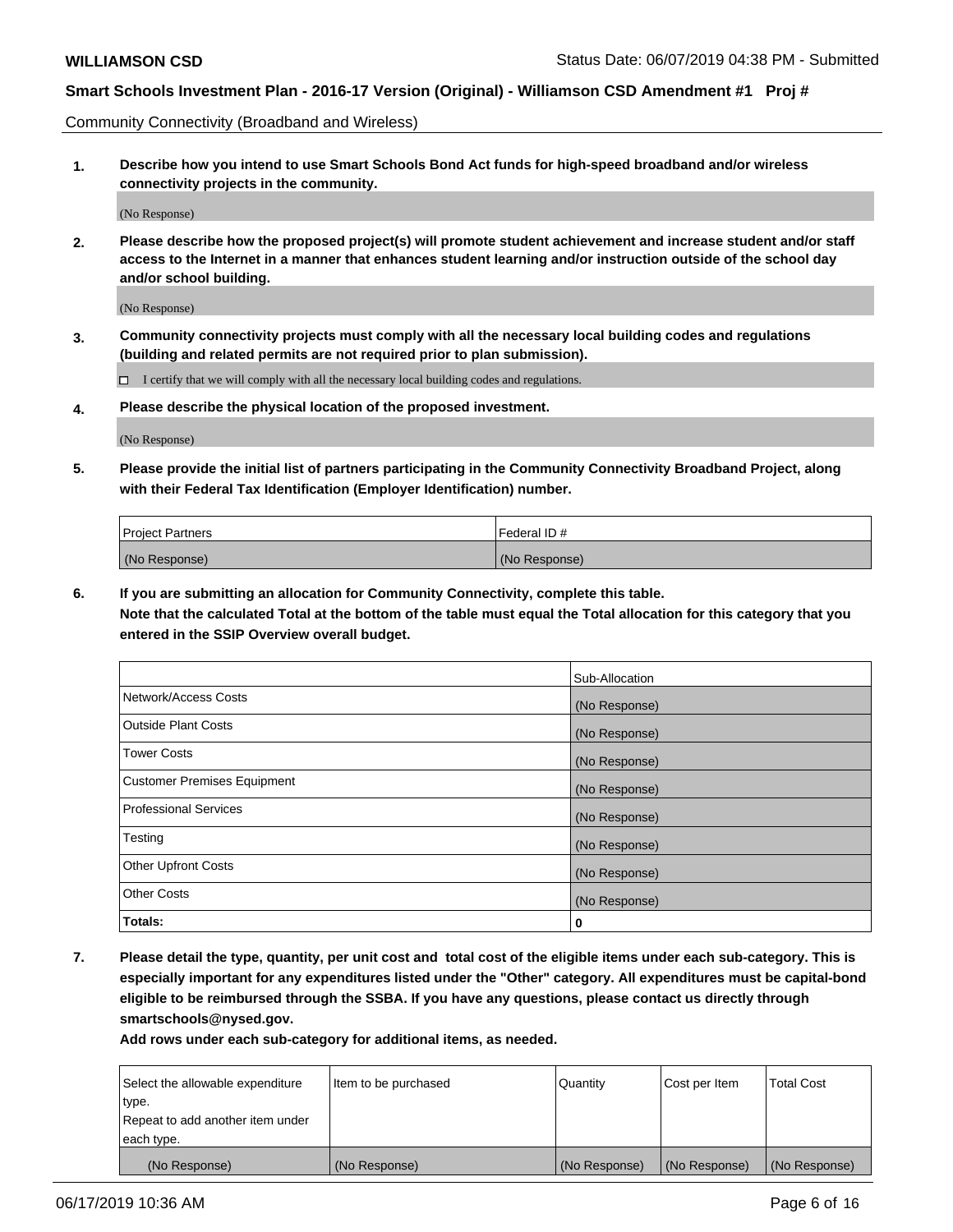### Classroom Learning Technology

**1. In order for students and faculty to receive the maximum benefit from the technology made available under the Smart Schools Bond Act, their school buildings must possess sufficient connectivity infrastructure to ensure that devices can be used during the school day. Smart Schools Investment Plans must demonstrate that sufficient infrastructure that meets the Federal Communications Commission's 100 Mbps per 1,000 students standard currently exists in the buildings where new devices will be deployed, or is a planned use of a portion of Smart Schools Bond Act funds, or is under development through another funding source. Smart Schools Bond Act funds used for technology infrastructure or classroom technology investments must increase the number of school buildings that meet or exceed the minimum speed standard of 100 Mbps per 1,000**

**students and staff within 12 months. This standard may be met on either a contracted 24/7 firm service or a "burstable" capability. If the standard is met under the burstable criteria, it must be:**

**1. Specifically codified in a service contract with a provider, and**

**2. Guaranteed to be available to all students and devices as needed, particularly during periods of high demand, such as computer-based testing (CBT) periods.**

**Please describe how your district already meets or is planning to meet this standard within 12 months of plan submission.**

- **1a. If a district believes that it will be impossible to meet this standard within 12 months, it may apply for a waiver of this requirement, as described on the Smart Schools website. The waiver must be filed and approved by SED prior to submitting this survey.**
	- By checking this box, you are certifying that the school district has an approved waiver of this requirement on file with the New York State Education Department.

### **2. Connectivity Speed Calculator (Required)**

|                         | Number of<br>Students | Multiply by<br>100 Kbps | to Convert to<br>Required<br>Speed in Mb | Divide by 1000 Current Speed Expected<br>lin Mb | Speed to be<br>Attained Within Required<br>12 Months | <b>Expected Date</b><br>When<br>Speed Will be<br><b>Met</b> |
|-------------------------|-----------------------|-------------------------|------------------------------------------|-------------------------------------------------|------------------------------------------------------|-------------------------------------------------------------|
| <b>Calculated Speed</b> | (No<br>Response)      | (No Response)           | (No<br>Response)                         | (No<br>Response)                                | (No<br>Response)                                     | (No<br>Response)                                            |

**3. If the district wishes to have students and staff access the Internet from wireless devices within the school building, or in close proximity to it, it must first ensure that it has a robust Wi-Fi network in place that has sufficient bandwidth to meet user demand.**

**Please describe how you have quantified this demand and how you plan to meet this demand.**

(No Response)

**4. All New York State public school districts are required to complete and submit an Instructional Technology Plan survey to the New York State Education Department in compliance with Section 753 of the Education Law and per Part 100.12 of the Commissioner's Regulations.**

**Districts that include educational technology purchases as part of their Smart Schools Investment Plan must have a submitted and approved Instructional Technology Plan survey on file with the New York State Education Department.**

By checking this box, you are certifying that the school district has an approved Instructional Technology Plan survey on file with the New York State Education Department.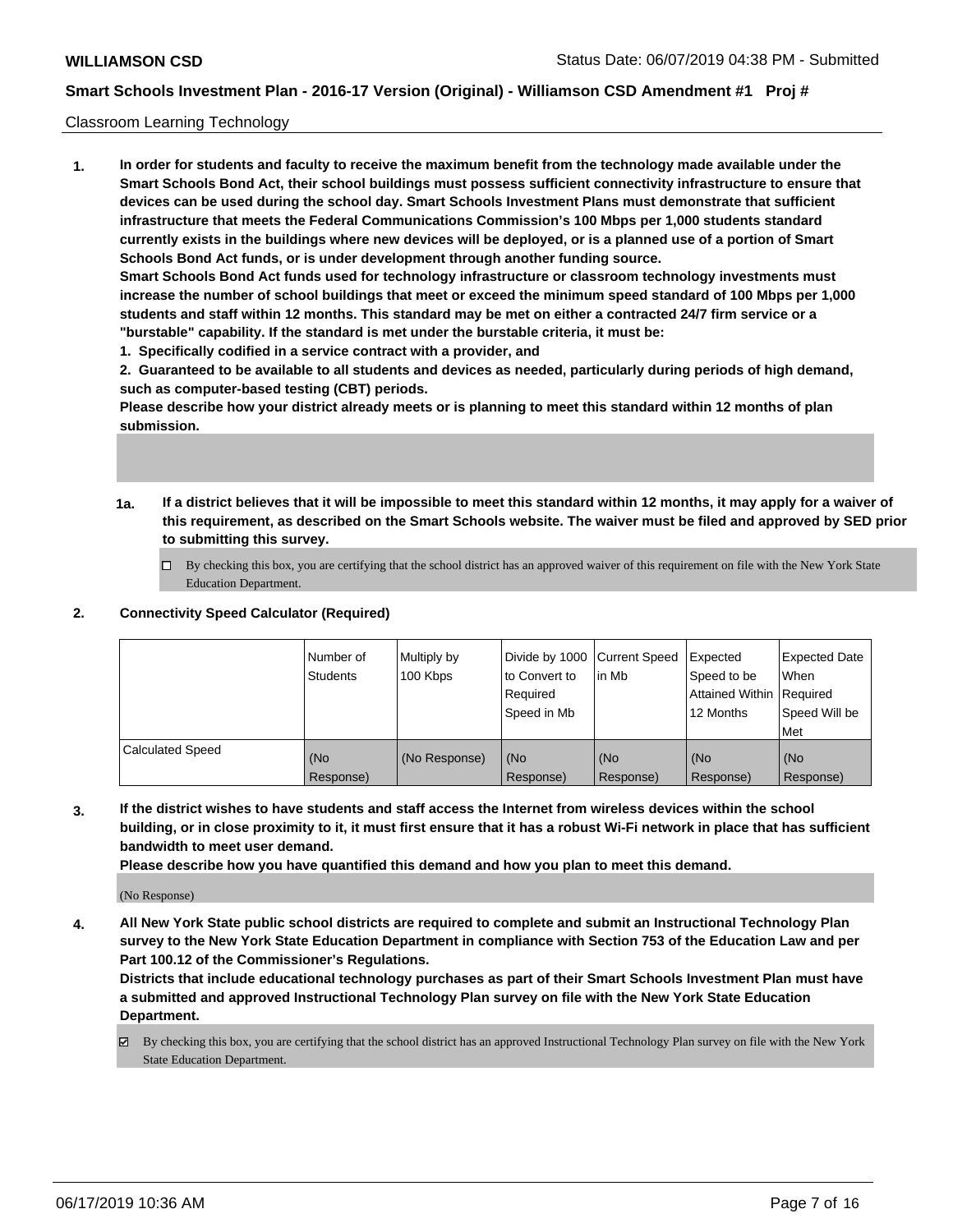### Classroom Learning Technology

**5. Describe the devices you intend to purchase and their compatibility with existing or planned platforms or systems. Specifically address the adequacy of each facility's electrical, HVAC and other infrastructure necessary to install and support the operation of the planned technology.**

This amendment focuses on applying remaining SSBA funding towards the purchase of chromebooks and Promethean Boards in accordance with our long range technology plans

- **• Interactive Whiteboards We plan to upgrade\or replace whiteboards an additional 35 classrooms including libraries in each building**
- **• Laptop Computers The district plans to purchase additional Chrome books that our compatible with our existing 1:1 College initiative for 9-12th graders.**
- **6. Describe how the proposed technology purchases will:**
	- **> enhance differentiated instruction;**
	- **> expand student learning inside and outside the classroom;**
	- **> benefit students with disabilities and English language learners; and**
	- **> contribute to the reduction of other learning gaps that have been identified within the district.**

**The expectation is that districts will place a priority on addressing the needs of students who struggle to succeed in a rigorous curriculum. Responses in this section should specifically address this concern and align with the district's Instructional Technology Plan (in particular Question 2 of E. Curriculum and Instruction: "Does the district's instructional technology plan address the needs of students with disabilities to ensure equitable access to instruction, materials and assessments?" and Question 3 of the same section: "Does the district's instructional technology plan address the provision of assistive technology specifically for students with disabilities to ensure access to and participation in the general curriculum?"**

(No Response)

**7. Where appropriate, describe how the proposed technology purchases will enhance ongoing communication with parents and other stakeholders and help the district facilitate technology-based regional partnerships, including distance learning and other efforts.**

(No Response)

**8. Describe the district's plan to provide professional development to ensure that administrators, teachers and staff can employ the technology purchased to enhance instruction successfully.**

**Note: This response should be aligned and expanded upon in accordance with your district's response to Question 1 of F. Professional Development of your Instructional Technology Plan: "Please provide a summary of professional development offered to teachers and staff, for the time period covered by this plan, to support technology to enhance teaching and learning. Please include topics, audience and method of delivery within your summary."**

- **9. Districts must contact the SUNY/CUNY teacher preparation program that supplies the largest number of the district's new teachers to request advice on innovative uses and best practices at the intersection of pedagogy and educational technology.**
	- By checking this box, you certify that you have contacted the SUNY/CUNY teacher preparation program that supplies the largest number of your new teachers to request advice on these issues.
	- **9a. Please enter the name of the SUNY or CUNY Institution that you contacted.**

SUNY OSWEGO

**9b. Enter the primary Institution phone number.**

315-312-4061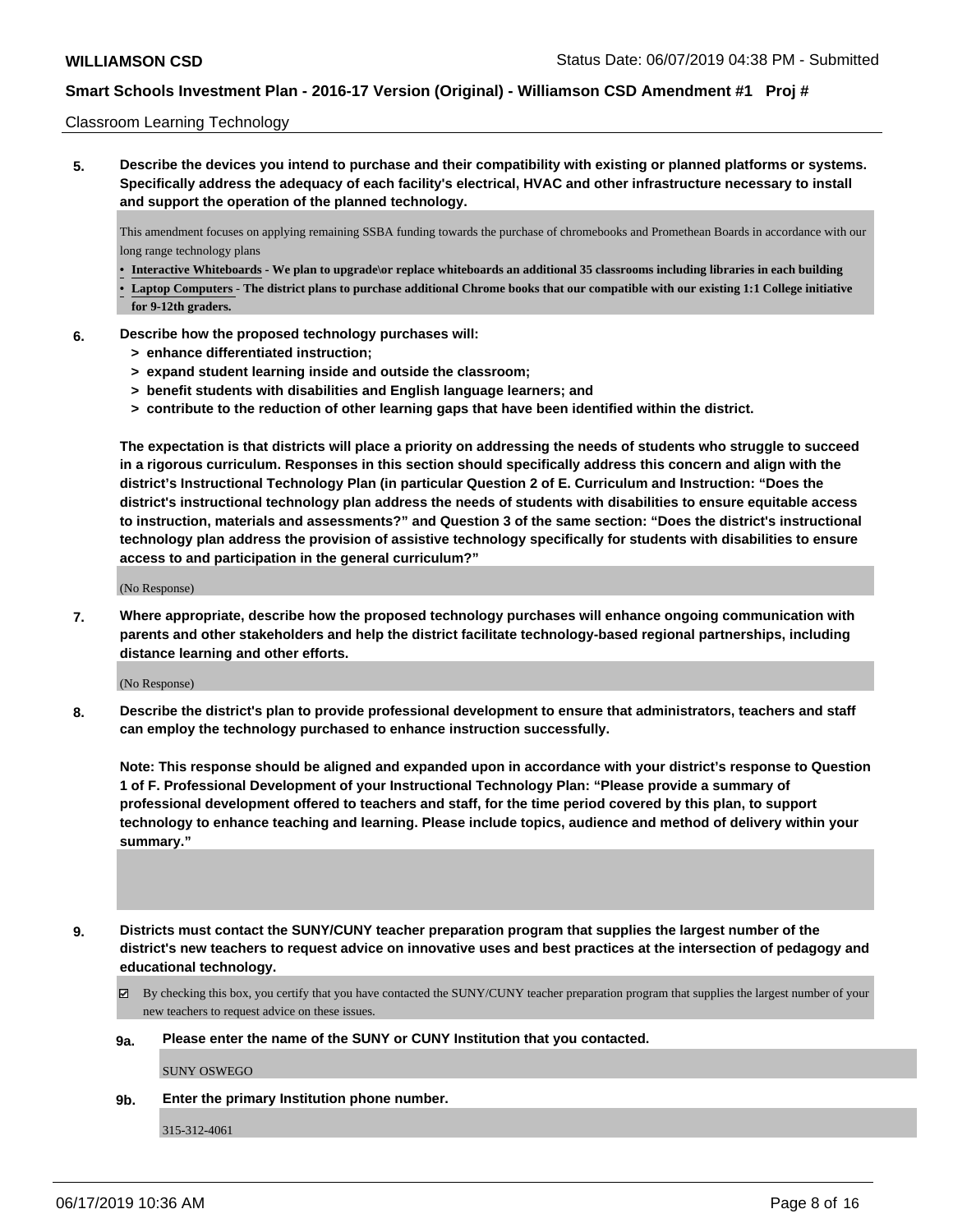Classroom Learning Technology

**9c. Enter the name of the contact person with whom you consulted and/or will be collaborating with on innovative uses of technology and best practices.**

Marcia Burrell

**10. A district whose Smart Schools Investment Plan proposes the purchase of technology devices and other hardware must account for nonpublic schools in the district.**

#### **Are there nonpublic schools within your school district?**

 $\Pi$  Yes

 $\boxtimes$  No

**11. Nonpublic Classroom Technology Loan Calculator**

**The Smart Schools Bond Act provides that any Classroom Learning Technology purchases made using Smart Schools funds shall be lent, upon request, to nonpublic schools in the district. However, no school district shall be required to loan technology in amounts greater than the total obtained and spent on technology pursuant to the Smart Schools Bond Act and the value of such loan may not exceed the total of \$250 multiplied by the nonpublic school enrollment in the base year at the time of enactment.**

**See:**

**http://www.p12.nysed.gov/mgtserv/smart\_schools/docs/Smart\_Schools\_Bond\_Act\_Guidance\_04.27.15\_Final.pdf.**

|                                       | 1. Classroom<br>Technology<br>Sub-allocation | 2. Public<br>Enrollment<br>(2014-15) | 3. Nonpublic<br>Enrollment<br>(2014-15) | 14. Sum of<br>Public and<br>l Nonpublic<br>Enrollment | l 5. Total Per<br>Pupil Sub-<br>allocation | 6. Total<br>Nonpublic Loan  <br>Amount                                                        |
|---------------------------------------|----------------------------------------------|--------------------------------------|-----------------------------------------|-------------------------------------------------------|--------------------------------------------|-----------------------------------------------------------------------------------------------|
| Calculated Nonpublic Loan<br>l Amount |                                              |                                      |                                         |                                                       |                                            | (No Response)   (No Response)   (No Response)   (No Response)   (No Response)   (No Response) |

**12. To ensure the sustainability of technology purchases made with Smart Schools funds, districts must demonstrate a long-term plan to maintain and replace technology purchases supported by Smart Schools Bond Act funds. This sustainability plan shall demonstrate a district's capacity to support recurring costs of use that are ineligible for Smart Schools Bond Act funding such as device maintenance, technical support, Internet and wireless fees, maintenance of hotspots, staff professional development, building maintenance and the replacement of incidental items. Further, such a sustainability plan shall include a long-term plan for the replacement of purchased devices and equipment at the end of their useful life with other funding sources.**

By checking this box, you certify that the district has a sustainability plan as described above.

**13. Districts must ensure that devices purchased with Smart Schools Bond funds will be distributed, prepared for use, maintained and supported appropriately. Districts must maintain detailed device inventories in accordance with generally accepted accounting principles.**

By checking this box, you certify that the district has a distribution and inventory management plan and system in place.

**14. If you are submitting an allocation for Classroom Learning Technology complete this table. Note that the calculated Total at the bottom of the table must equal the Total allocation for this category that you**

**entered in the SSIP Overview overall budget.**

|                          | Sub-Allocation |
|--------------------------|----------------|
| Interactive Whiteboards  | 139,700        |
| Computer Servers         | $-30,000$      |
| <b>Desktop Computers</b> | $-9,822$       |
| <b>Laptop Computers</b>  | 282,438        |
| <b>Tablet Computers</b>  | $-9,360$       |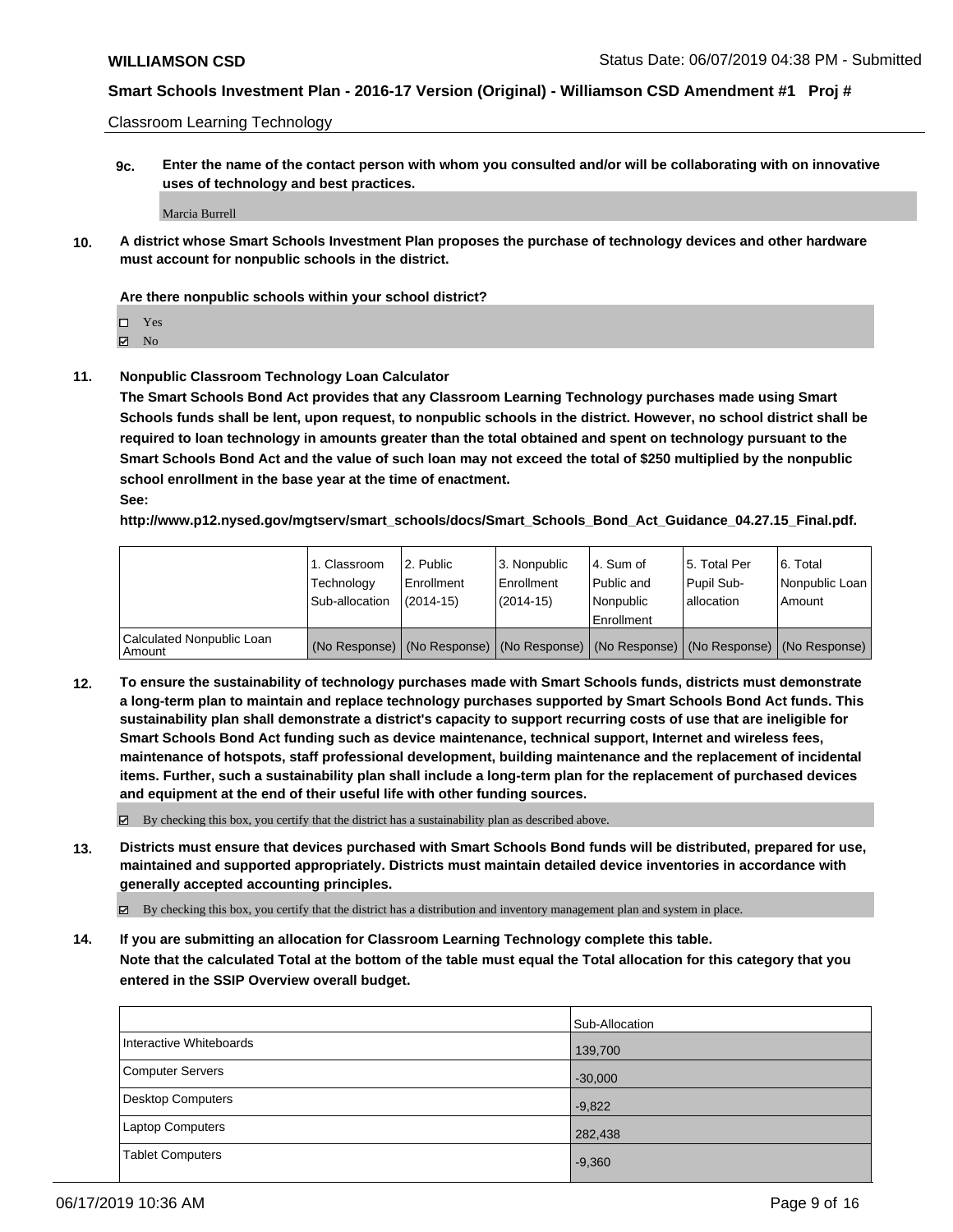Classroom Learning Technology

|             | Sub-Allocation |
|-------------|----------------|
| Other Costs | $-17,354$      |
| Totals:     | 355,602        |

**15. Please detail the type, quantity, per unit cost and total cost of the eligible items under each sub-category. This is especially important for any expenditures listed under the "Other" category. All expenditures must be capital-bond eligible to be reimbursed through the SSBA. If you have any questions, please contact us directly through smartschools@nysed.gov.**

**Please specify in the "Item to be Purchased" field which specific expenditures and items are planned to meet the district's nonpublic loan requirement, if applicable.**

**NOTE: Wireless Access Points that will be loaned/purchased for nonpublic schools should ONLY be included in this category, not under School Connectivity, where public school districts would list them.**

| Select the allowable expenditure | Item to be Purchased                | Quantity | Cost per Item | <b>Total Cost</b> |
|----------------------------------|-------------------------------------|----------|---------------|-------------------|
| type.                            |                                     |          |               |                   |
| Repeat to add another item under |                                     |          |               |                   |
| each type.                       |                                     |          |               |                   |
| Interactive Whiteboards          | Promethean 70                       | 35       | 3,991         | 139,700           |
| <b>Laptop Computers</b>          | Chromebooks 10.1                    | 870      | 325           | 282,438           |
| <b>Computer Servers</b>          | Storage Area network dual processor | $-1$     | 30,000        | $-30,000$         |
| <b>Desktop Computers</b>         | <b>Apple IMacs</b>                  | $-5$     | 1,964         | $-9,822$          |
| <b>Tablet Computers</b>          | ipads                               | $-18$    | 500           | $-9,360$          |
| <b>Other Costs</b>               | mobile carts                        | $-3$     | 868           | $-2,604$          |
| <b>Other Costs</b>               | document cameras                    | $-50$    | 100           | $-5,000$          |
| <b>Other Costs</b>               | T1 calculators                      | $-30$    | 125           | $-3,750$          |
| <b>Other Costs</b>               | protective cases for chromebooks    | $-400$   | 15            | $-6,000$          |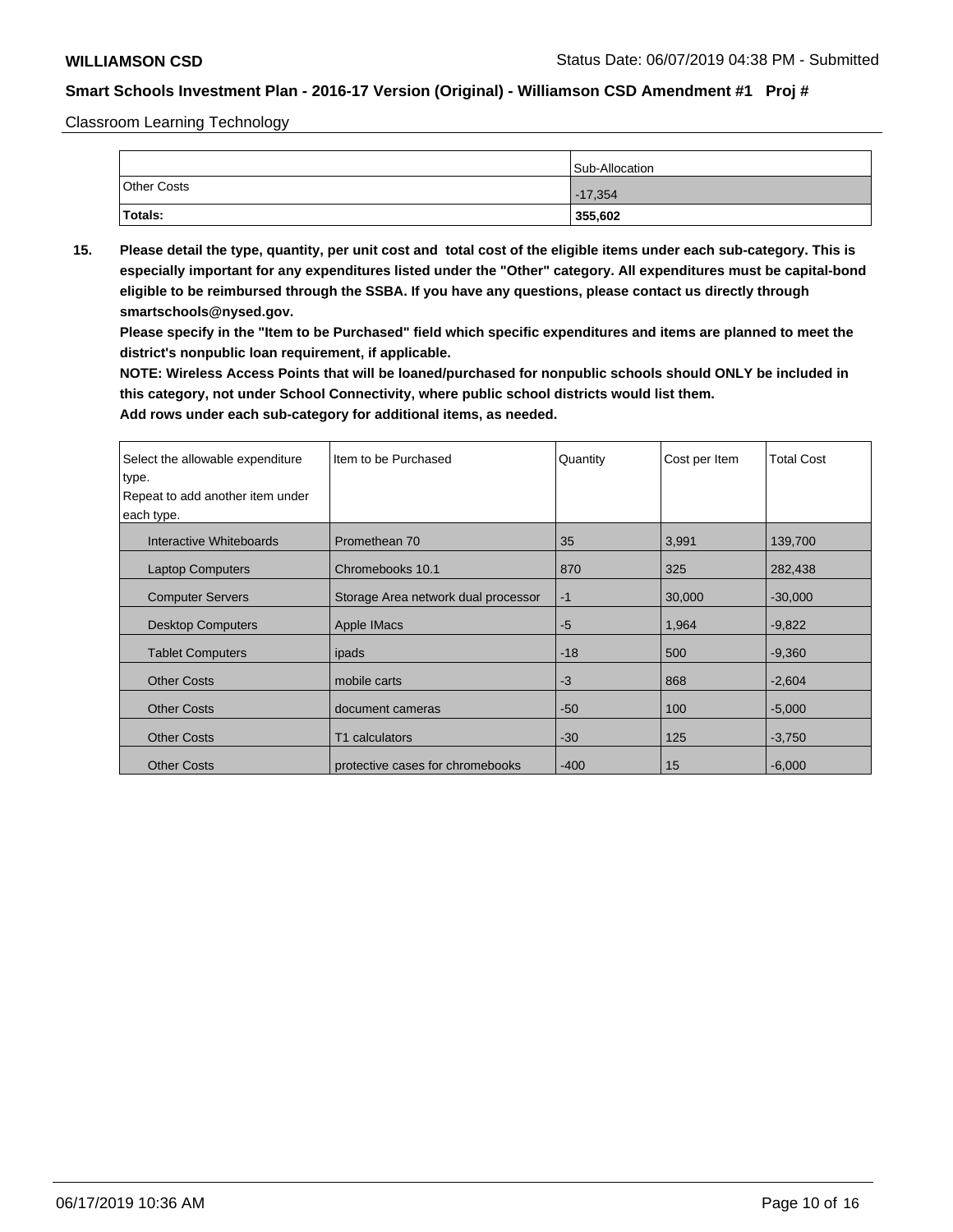### Pre-Kindergarten Classrooms

**1. Provide information regarding how and where the district is currently serving pre-kindergarten students and justify the need for additional space with enrollment projections over 3 years.**

(No Response)

- **2. Describe the district's plan to construct, enhance or modernize education facilities to accommodate prekindergarten programs. Such plans must include:**
	- **Specific descriptions of what the district intends to do to each space;**
	- **An affirmation that pre-kindergarten classrooms will contain a minimum of 900 square feet per classroom;**
	- **The number of classrooms involved;**
	- **The approximate construction costs per classroom; and**
	- **Confirmation that the space is district-owned or has a long-term lease that exceeds the probable useful life of the improvements.**

(No Response)

**3. Smart Schools Bond Act funds may only be used for capital construction costs. Describe the type and amount of additional funds that will be required to support ineligible ongoing costs (e.g. instruction, supplies) associated with any additional pre-kindergarten classrooms that the district plans to add.**

(No Response)

**4. All plans and specifications for the erection, repair, enlargement or remodeling of school buildings in any public school district in the State must be reviewed and approved by the Commissioner. Districts that plan capital projects using their Smart Schools Bond Act funds will undergo a Preliminary Review Process by the Office of Facilities Planning.**

**Please indicate on a separate row each project number given to you by the Office of Facilities Planning.**

| Project Number |  |
|----------------|--|
| (No Response)  |  |
|                |  |

**5. If you have made an allocation for Pre-Kindergarten Classrooms, complete this table.**

**Note that the calculated Total at the bottom of the table must equal the Total allocation for this category that you entered in the SSIP Overview overall budget.**

|                                          | Sub-Allocation |
|------------------------------------------|----------------|
| Construct Pre-K Classrooms               | (No Response)  |
| Enhance/Modernize Educational Facilities | (No Response)  |
| <b>Other Costs</b>                       | (No Response)  |
| Totals:                                  | 0              |

**6. Please detail the type, quantity, per unit cost and total cost of the eligible items under each sub-category. This is especially important for any expenditures listed under the "Other" category. All expenditures must be capital-bond eligible to be reimbursed through the SSBA. If you have any questions, please contact us directly through smartschools@nysed.gov.**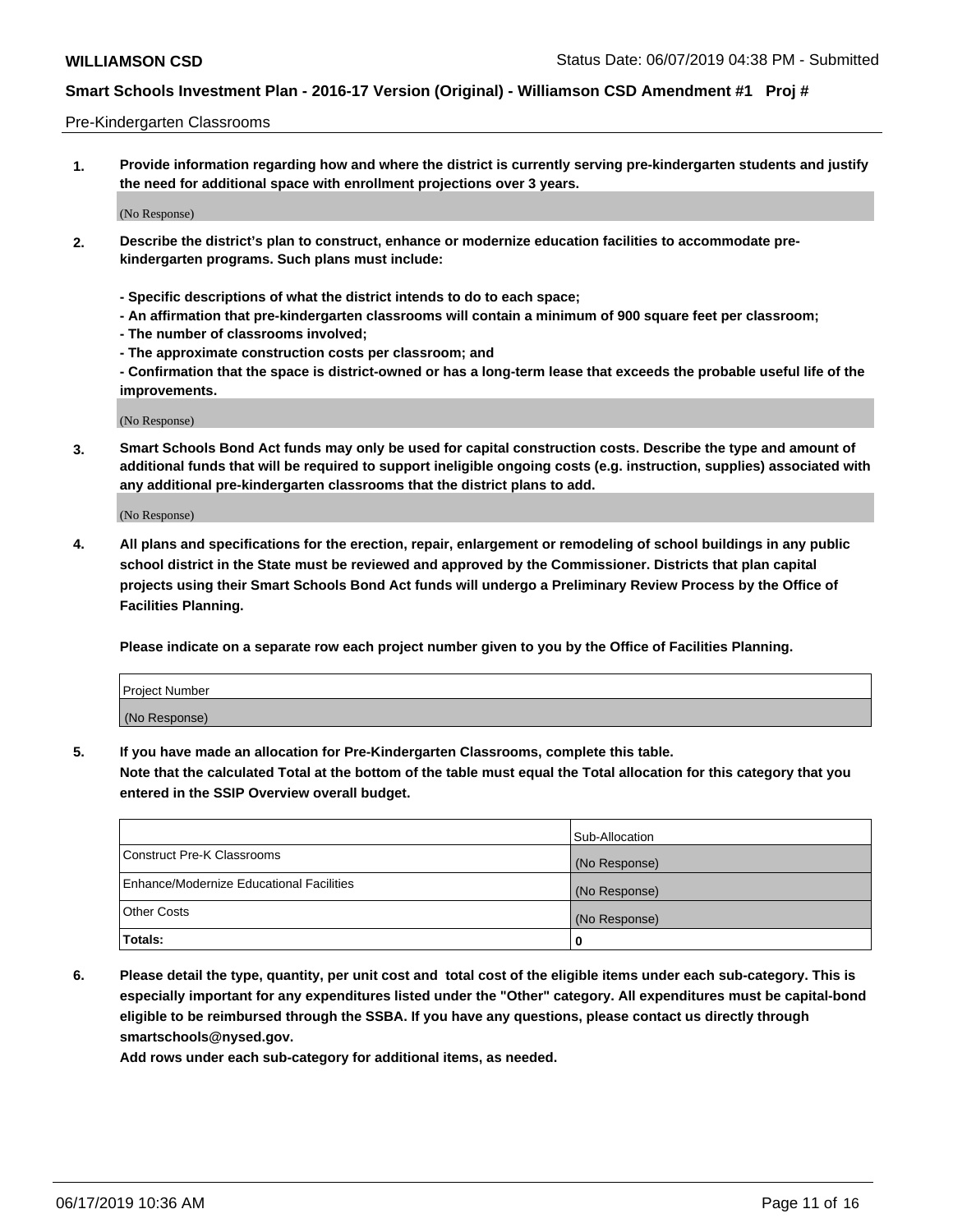Pre-Kindergarten Classrooms

| Select the allowable expenditure<br>type.      | Item to be purchased | Quantity      | Cost per Item | <b>Total Cost</b> |
|------------------------------------------------|----------------------|---------------|---------------|-------------------|
| Repeat to add another item under<br>each type. |                      |               |               |                   |
| (No Response)                                  | (No Response)        | (No Response) | (No Response) | (No Response)     |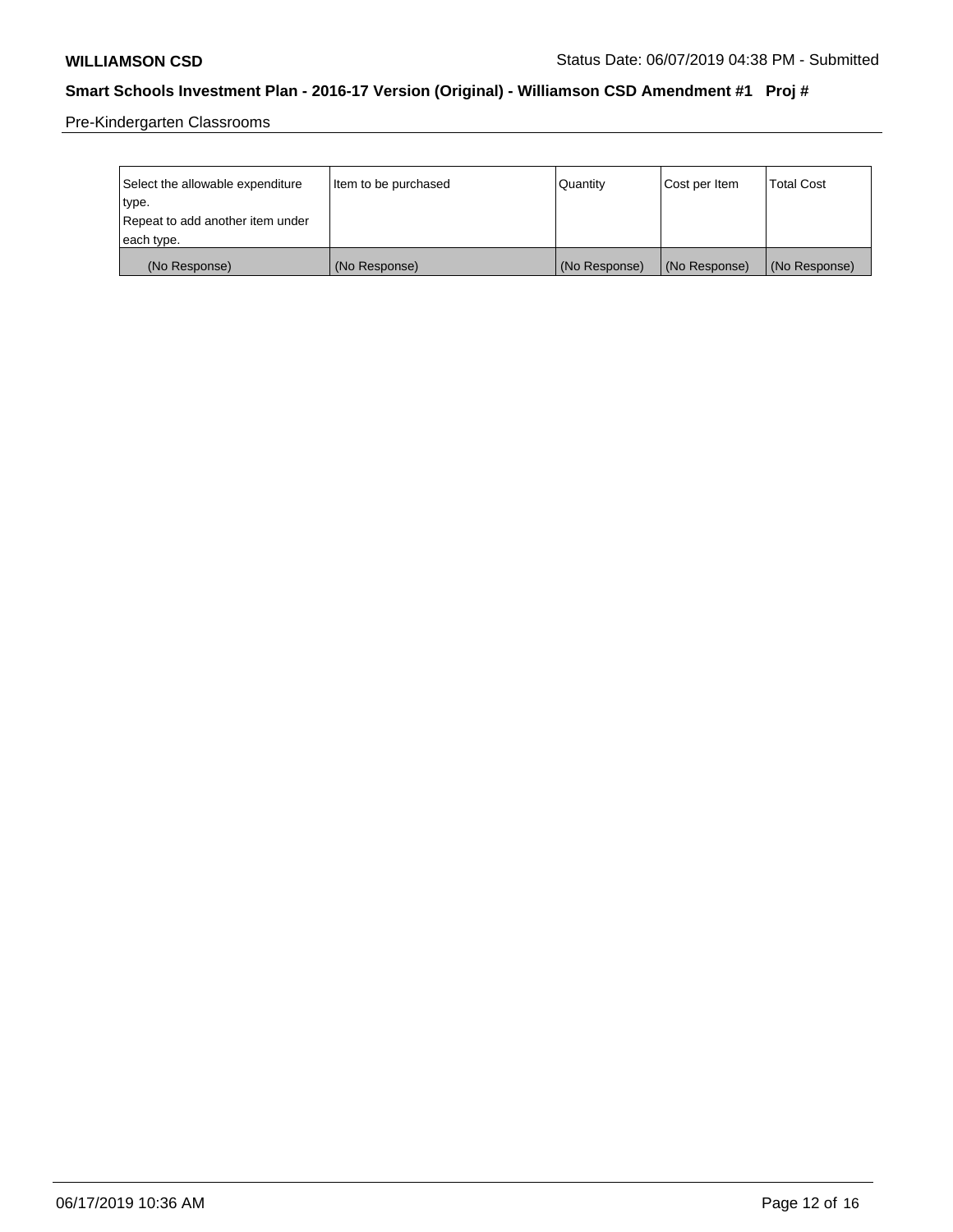Replace Transportable Classrooms

**1. Describe the district's plan to construct, enhance or modernize education facilities to provide high-quality instructional space by replacing transportable classrooms.**

(No Response)

**2. All plans and specifications for the erection, repair, enlargement or remodeling of school buildings in any public school district in the State must be reviewed and approved by the Commissioner. Districts that plan capital projects using their Smart Schools Bond Act funds will undergo a Preliminary Review Process by the Office of Facilities Planning.**

**Please indicate on a separate row each project number given to you by the Office of Facilities Planning.**

| Project Number |  |
|----------------|--|
|                |  |
|                |  |
|                |  |
|                |  |
| (No Response)  |  |
|                |  |
|                |  |
|                |  |

**3. For large projects that seek to blend Smart Schools Bond Act dollars with other funds, please note that Smart Schools Bond Act funds can be allocated on a pro rata basis depending on the number of new classrooms built that directly replace transportable classroom units.**

**If a district seeks to blend Smart Schools Bond Act dollars with other funds describe below what other funds are being used and what portion of the money will be Smart Schools Bond Act funds.**

(No Response)

**4. If you have made an allocation for Replace Transportable Classrooms, complete this table. Note that the calculated Total at the bottom of the table must equal the Total allocation for this category that you entered in the SSIP Overview overall budget.**

|                                                | Sub-Allocation |
|------------------------------------------------|----------------|
| Construct New Instructional Space              | (No Response)  |
| Enhance/Modernize Existing Instructional Space | (No Response)  |
| <b>Other Costs</b>                             | (No Response)  |
| Totals:                                        | 0              |

**5. Please detail the type, quantity, per unit cost and total cost of the eligible items under each sub-category. This is especially important for any expenditures listed under the "Other" category. All expenditures must be capital-bond eligible to be reimbursed through the SSBA. If you have any questions, please contact us directly through smartschools@nysed.gov.**

| Select the allowable expenditure | Item to be purchased | Quantity      | Cost per Item | Total Cost    |
|----------------------------------|----------------------|---------------|---------------|---------------|
| type.                            |                      |               |               |               |
| Repeat to add another item under |                      |               |               |               |
| each type.                       |                      |               |               |               |
| (No Response)                    | (No Response)        | (No Response) | (No Response) | (No Response) |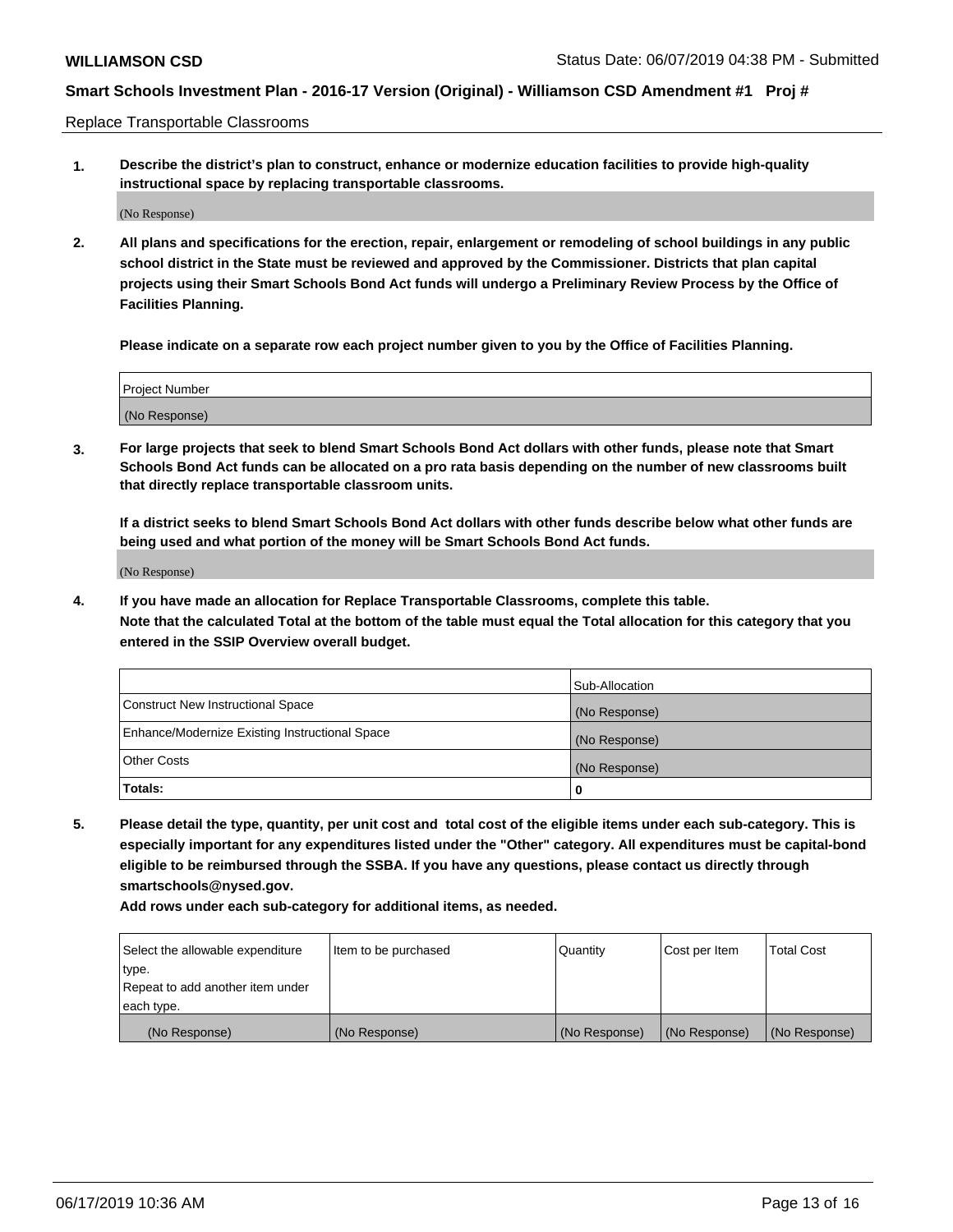High-Tech Security Features

**1. Describe how you intend to use Smart Schools Bond Act funds to install high-tech security features in school buildings and on school campuses.**

Adjustment due to quantity changes. We originally budgeted 18 cameras at \$500/ea, however the costs for cameras and installation was closer to \$800\each. We have purchased and installed 10 cameras and wish to direct the remaining funds towards chromebooks and promethean boards

**2. All plans and specifications for the erection, repair, enlargement or remodeling of school buildings in any public school district in the State must be reviewed and approved by the Commissioner. Districts that plan capital projects using their Smart Schools Bond Act funds will undergo a Preliminary Review Process by the Office of Facilities Planning.** 

**Please indicate on a separate row each project number given to you by the Office of Facilities Planning.**

| <b>Project Number</b> |  |
|-----------------------|--|
| 651402-04-7-999-BA1   |  |

- **3. Was your project deemed eligible for streamlined Review?**
	- Yes

 $\square$  No

**3a. Districts with streamlined projects must certify that they have reviewed all installations with their licensed architect or engineer of record, and provide that person's name and license number. The licensed professional must review the products and proposed method of installation prior to implementation and review the work during and after completion in order to affirm that the work was code-compliant, if requested.**

By checking this box, you certify that the district has reviewed all installations with a licensed architect or engineer of record.

**4. Include the name and license number of the architect or engineer of record.**

| Name             | License Number |
|------------------|----------------|
| SEI Design Group | 17193          |

**5. If you have made an allocation for High-Tech Security Features, complete this table.**

**Note that the calculated Total at the bottom of the table must equal the Total allocation for this category that you entered in the SSIP Overview overall budget.**

|                                                      | Sub-Allocation |
|------------------------------------------------------|----------------|
| Capital-Intensive Security Project (Standard Review) | (No Response)  |
| Electronic Security System                           | $-1,095$       |
| <b>Entry Control System</b>                          | (No Response)  |
| Approved Door Hardening Project                      | (No Response)  |
| <b>Other Costs</b>                                   | (No Response)  |
| Totals:                                              | $-1,095$       |

**6. Please detail the type, quantity, per unit cost and total cost of the eligible items under each sub-category. This is especially important for any expenditures listed under the "Other" category. All expenditures must be capital-bond eligible to be reimbursed through the SSBA. If you have any questions, please contact us directly through smartschools@nysed.gov.**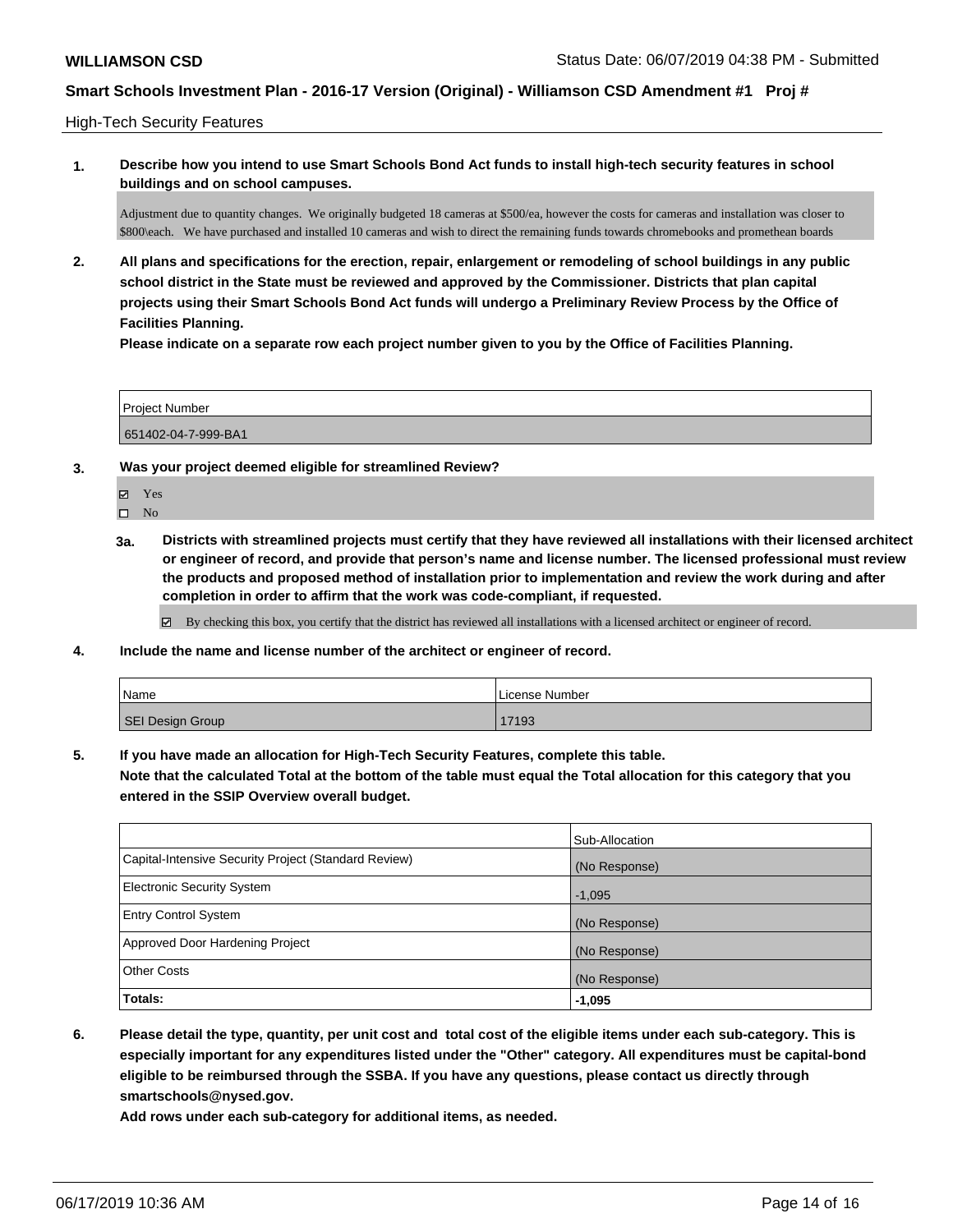High-Tech Security Features

| Select the allowable expenditure<br>type.<br>Repeat to add another item under<br>each type. | Item to be purchased | Quantity | Cost per Item | <b>Total Cost</b> |
|---------------------------------------------------------------------------------------------|----------------------|----------|---------------|-------------------|
| <b>Electronic Security System</b>                                                           | Security cameras     | $-18.00$ | 500           | $-9.000$          |
| <b>Electronic Security System</b>                                                           | Security cameras     | 10.00    | 790           | 7,905             |